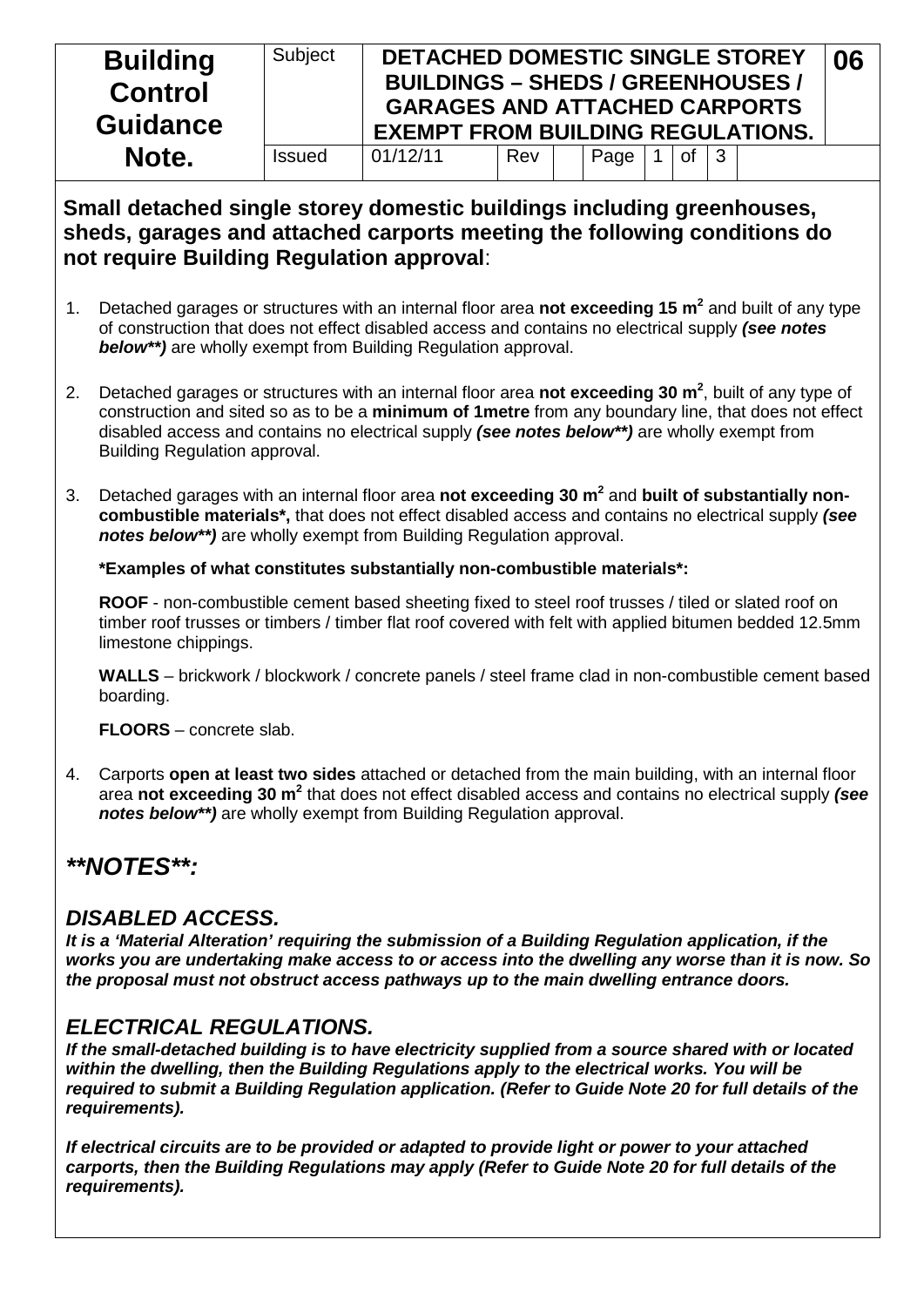| <b>Building</b><br><b>Control</b><br><b>Guidance</b> | Subject       | DETACHED DOMESTIC SINGLE STOREY<br><b>BUILDINGS - SHEDS / GREENHOUSES /</b><br><b>GARAGES AND ATTACHED CARPORTS</b><br><b>EXEMPT FROM BUILDING REGULATIONS.</b> |     |      |    |              | 06 |
|------------------------------------------------------|---------------|-----------------------------------------------------------------------------------------------------------------------------------------------------------------|-----|------|----|--------------|----|
| Note.                                                | <b>Issued</b> | 01/12/11                                                                                                                                                        | Rev | Page | Ωf | $\mathbf{3}$ |    |

### *WATER EFFICIENCY REGULATIONS.*

*If you intend to provide a cold and / or a hot water supply to any greenhouse or small detached building covered by this guide and the supply is from a source shared with or located with or located inside a dwelling, then the Building Regulations requirements of Part G - paragraphs G1 (cold water supply), G3(2) and G3(3) (hot water supply and systems) must be complied with. As a result you will be required to submit a Building Regulation application providing full details of compliance. (Refer to Guide Note 25 for full details of the requirements).*

### *THERMAL REGULATIONS.*

*If you intend to provide heating and lighting or install 'Controlled services or fittings' into the building, you will be required to make a building regulation for those works refer to guide 24 (2).*



# **Planning Approval** –

You are reminded that Building Regulations Approval does not imply approval under the Town and Planning Act – you should check whether or not a Planning Application is required.